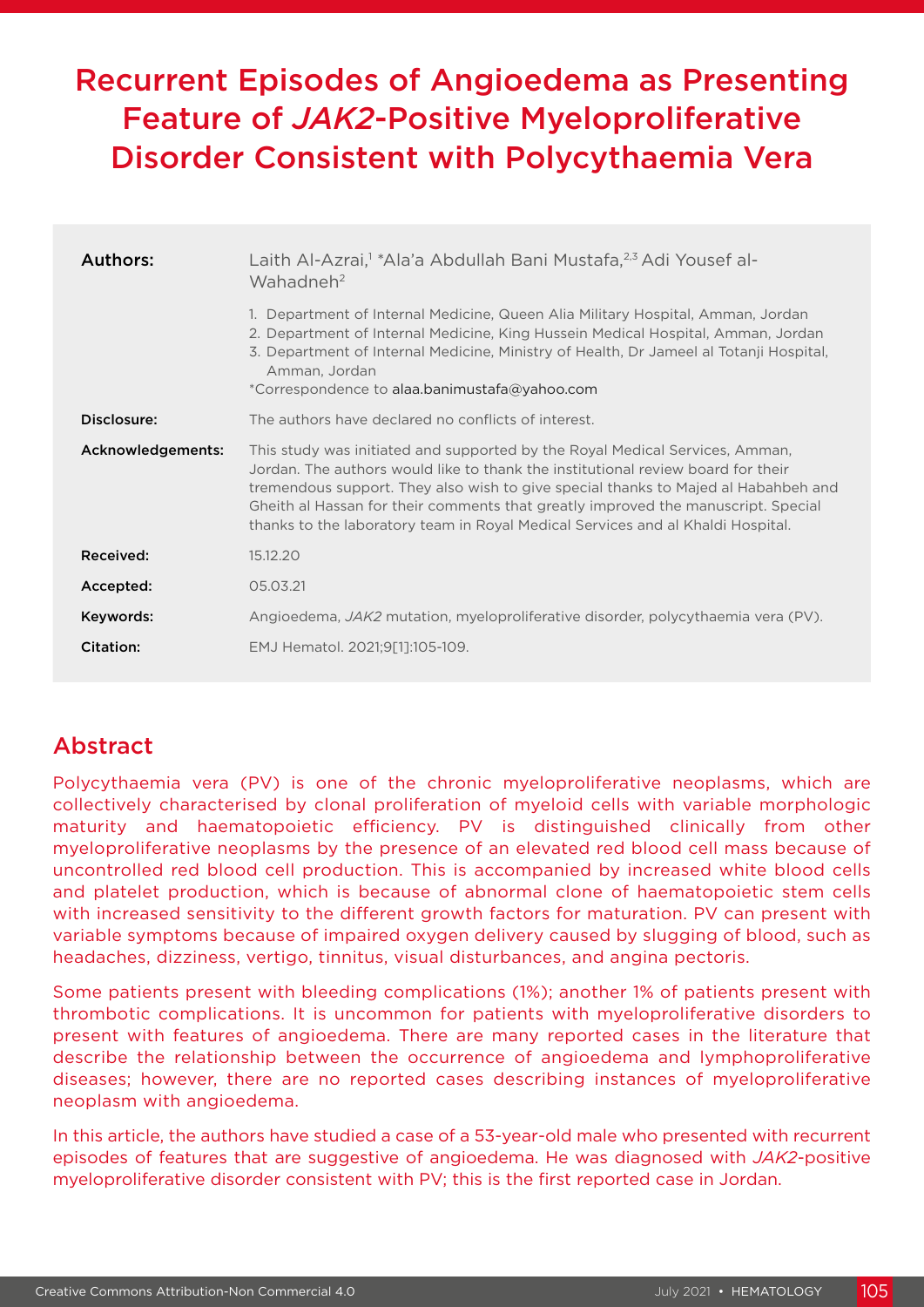### INTRODUCTION

Polycythaemia vera (PV) is a condition characterised by an increasing number of the red blood cells in the blood.<sup>1</sup> It is usually caused by a change in the *JAK2* gene; affected bone marrow cells can also develop into other cells found in the blood, which means that patients with PV may also have abnormally high numbers of both platelets and white bloods cells.<sup>2</sup> Conditions where the body makes too many of these cells are known as myeloproliferative neoplasms.<sup>1</sup> The type of myeloproliferative neoplasm is based on whether too many red blood cells, white blood cells, or platelets are being made. Sometimes the body will make too many of more than one type of blood cell, but usually one type of blood cell is affected more than the others.<sup>3</sup>

Extra cells in the bloodstream cause the blood to be thicker than normal, which increases the risk for blood clots that can block blood flow in arteries and veins.<sup>3</sup> There are several types of myeloproliferative disorders. The most common are PV, essential thrombocythaemia, primary myelofibrosis, and chronic myelogenous leukaemia.4

Annual incidence of PV is estimated at approximately 1/36,000–1/100,000 and prevalence at 1/3,300.5 PV is an acquired disease during a person's life time; rarely it is inherited in an autosomal dominant pattern.<sup>6</sup> PV becomes more common as an individual ages and typically presents for the first time around 60 years old. It is more frequent in males than in females and is associated with mutations in *JAK2* and *TET2* genes.7

The *JAK2* gene provides cell instruction for making JAK2 protein. The JAK2 protein is important for controlling blood cell production in bone marrow from haematopoietic stem cells; it promotes cell division and plays a major role for transmitting signals from outside the cell to the cell's nucleus through a signalling pathway called JAK–STAT pathway.8

*JAK2* mutation is a change of valine to phenylalanine at 617 position (*JAK2* V617F). This mutation causes haematopietic cells in the bone marrow to become more sensitive to growth factors such as erythropoietin and thrombopoietin, which leads to overproduction of red blood cells, white blood cells, or platelets. This mutation is present in the majority of patients with myeloproliferative neoplasm, nearly 100% of patients with PV, and in approximately 50% of essential thrombocytosis and primary myelofibrosis.9

Because patients with PRV have thicker blood, this can lead to serious health problems such as heart attack or stroke.<sup>5</sup> Impaired  $O<sub>2</sub>$  delivery due to slugging of blood may lead to variable symptoms such as headache, dizziness, vertigo, tinnitus, visual disturbances, angina pectoris, or intermittent claudication.<sup>10</sup> In patients with PV, those with a haematocrit target of <45% had a significantly lower rate of major thrombosis than those with a haematocrit target of 45-50%.<sup>11</sup>

It is uncommon for patients with myeloproliferative disorders, including PV, to present with features of acquired angioedema. Acquired angioedema is due to the acquired deficiency of C1-inhibitor, which was first described in a patient with highgrade lymphoma and is frequently associated with lymphoproliferative diseases.<sup>12</sup>

C1-inhibitor is a serine protease inhibitor, primarily synthesised by hepatocytes. Its synthesis is upregulated by interferon-γ, IL-6, IL-1, and androgens. C1-inhibitor inhibits the activation of *C1R*, *C1S*, activated Hageman factor (x11a), and kallikrein. Kallikreins are proteases that cleave kininogen and release bradykinin. Bradykinin exhibits its effect through activation of bradykinin B2 receptor in the membranes of endothelial and smooth muscle cells, and plays a major role in tissue permeability and vascular dilatation. Elevated blood bradykinin levels are found during clinical flares in patients with angioedema.

There are two types of acquired angioedema: Type I and II. In acquired angioedema Type I, the disorder usually associated with lymphoproliferative malignancies, antibodies or immune complexes are produced that destroy C1-inhibitor function. The most common associated malignancy with this type is B-cell lymphoma. In acquired angioedema Type II, a normal C1-inhibitor molecule is synthesised in adequate amounts but, because of unknown events, autoantibodies to the C1 inhibitor molecule bind to the reactive centre of C1-inhibitor, alter its structure, and impair its regulatory capacity.<sup>13</sup> It is unknown which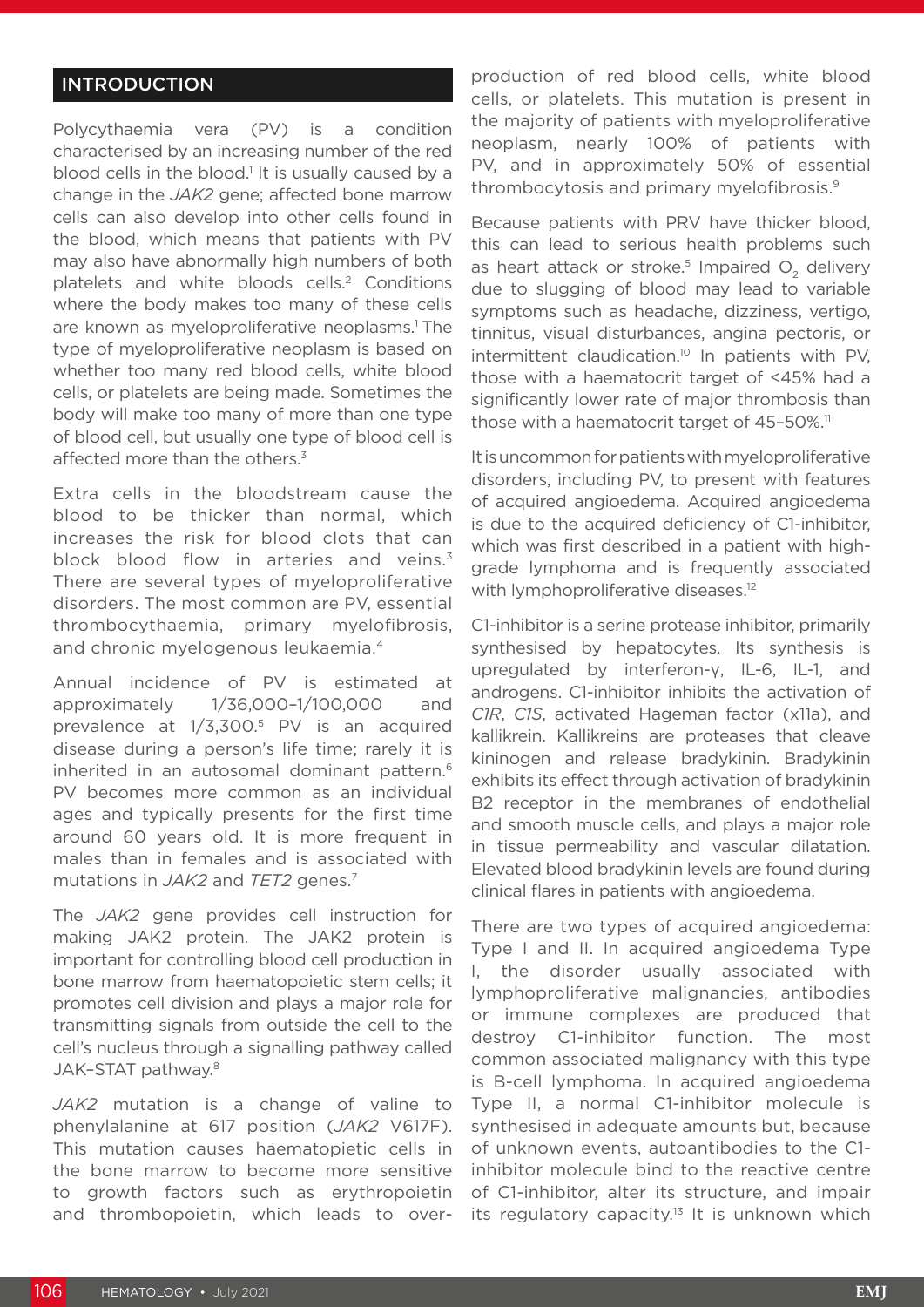one of these myeloproliferative disorder mechanisms cause acquired angioedema.

There is no consensus as to the optimal therapy for the disorder, $14}$  but treatment is aimed at reducing the chance of the patient developing symptoms and complications. The main treatments are venesection and medication to help slow the production of red blood cells.<sup>15</sup> Myelosuppressive drugs can reduce the rate of thrombosis in those patients, but there is concern that their use raises the risk of transformation into acute leukaemia; the drug of choice is hydroxyurea because of its efficacy in preventing thrombosis and low leukaemogenicity.16

Many articles have described the relationship between the occurrence of angioedema and lymphoproliferative diseases, but not myeloproliferative ones. In this article, the authors studied a rare case of a 53-year-old male who presented with recurrent episodes of features suggestive of angioedema, who was diagnosed with PV.

#### CASE REPORT

A 53-year-old male patient, who was a nonsmoker with no known prior medical illnesses, presented to the emergency room with recurrent episodes of swelling of his lips and face. The swelling occurred spontaneously, was not itchy, and disappeared without intervention after a few hours but reoccurred every 5–6 days. His symptoms were associated with mild, diffuse abdominal pain and nausea.

The swelling was not preceded by any drug ingestion or exposure to any irritant, such as plants or dust, and was not accompanied by skin rash. He denied any history of insect bites or previous similar symptoms.

His medication history was reviewed to exclude angiotensin-converting enzyme inhibitorinduced angioedema. He described the feeling of itch after hot baths. He had no shortness of breath, no sore throat, no fever, and no dizziness, and other elements of review of systems were unremarkable.

His physical examination was normal except for the presence of lip and periorbital swelling. His vital signs were stable and his  $O<sub>2</sub>$ saturation readings were always >94%. Chest, cardiovascular system, abdomen, and lower limb examinations were unremarkable.

A routine complete blood count during his second month of symptoms was undertaken: white blood cells 10.94 million cells/μL; red blood cells 7.97 million cells/μL; haemoglobin 18.8 gm/dL; haematocrit 60%; mean corpuscular volume 75 fL; platelets 709x109/L; neutrophils 70%; lymphocytes 17.2%; monocytes 9.5%; eosinophils 2.7%; basophils 0.5%; erythropoietin level 3 μ/L; and vitamin B12 154 ng/mL.





Figure 1: Bone marrow aspiration, showing hypercellular bone marrow with no fibrosis.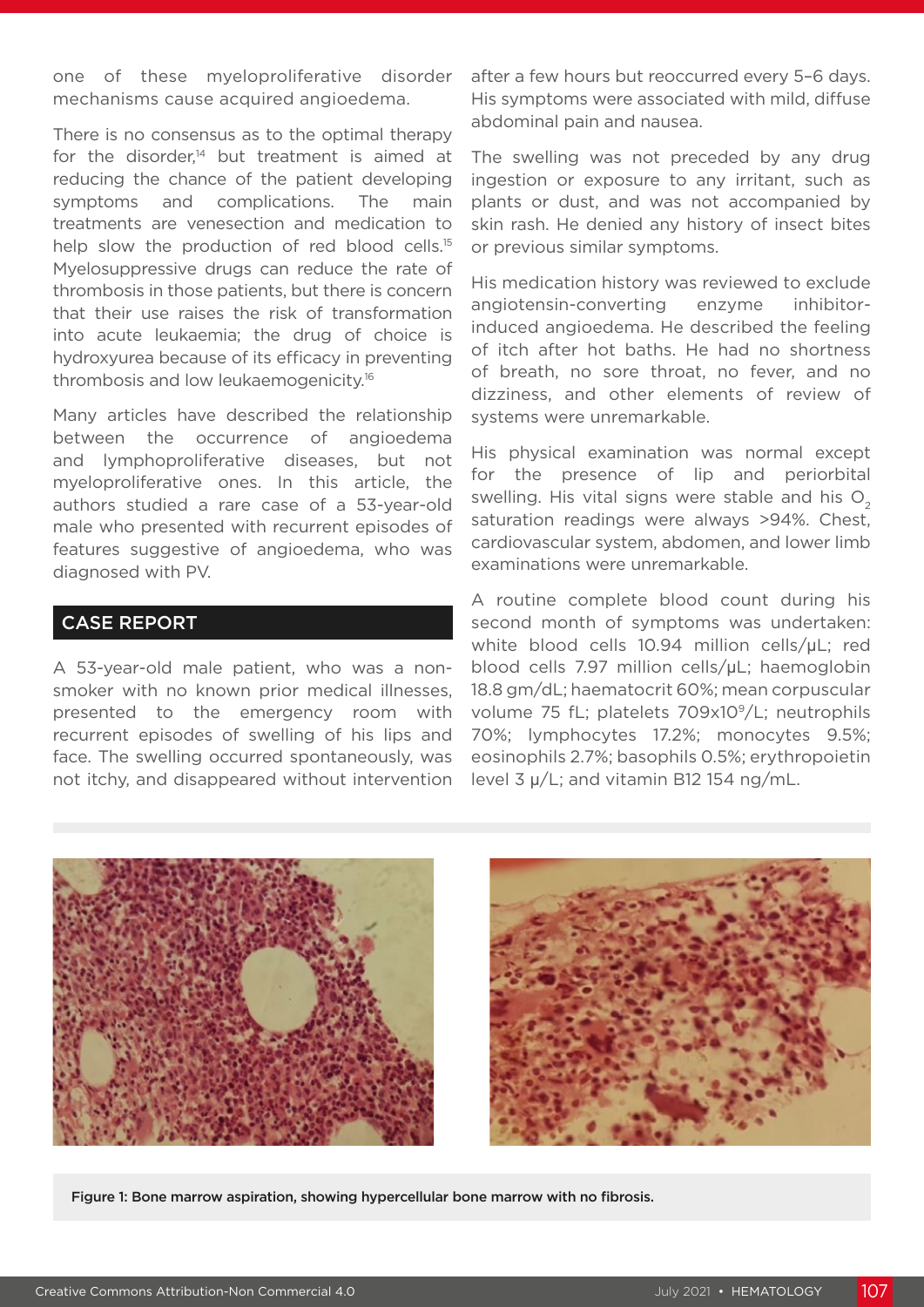The erythrocyte sedimentation rate was 2, and antinuclear antibodies were negative. Regarding complement components, C2, C4, thyroidstimulating hormone, thyroxine, and ferritin were unremarkable. Blood film showed hypochromic, microcytic erythrocytosis with thrombocytosis and neutrophilia.

Findings of bone marrow aspiration were suggestive of myeloproliferative neoplasm with features of PV, complicated by iron deficiency (Figure 1). Microscopic examination of the bone marrow revealed hypercellular bone marrow for age, with an estimated cellularity of 90%. Erythroid precursors were increased, and granulocytic precursors were increased with normal maturation and differentiation. Megakaryocytes were increased, forming clusters with pleomorphic morphology. Reticulin stain showed no marrow fibrosis. Masson's trichrome stain showed no collagenous fibrosis.

Ultrasound of the abdomen revealed a liver measuring 18 cm that was slightly increased in echogenicity. The spleen appeared homogenous, measuring 14 cm.

The patient was positive for *JAK2* V617F mutation and negative for *BCR-ABL1*. His C1 esterase inhibitor level was 0.437 g/L (normal level: 0.15– 0.35); however, blood sampling for this test was taken two weeks after commencing hydroxyurea, and not during an acute attack of angioedema, which may have affected the results.

#### **DISCUSSION**

The myeloproliferative disorders are clonal disorders of multipotent haematopoietic progenitors and include PV, essential thrombocythaemia, primary myelofibrosis, and chronic myelogenous leukaemia. Most patients with PV, essential thrombocythaemia, and primary myelofibrosis acquire a single pointmutation in the cytoplasmic tyrosine kinase *JAK2 (JAK2* V617F*)*. 17 There are several criteria to diagnose PV and those criteria depend upon the presence or absence of *JAK2* mutation. A previously published study explained the criteria of PV diagnosis:<sup>18</sup>

**>** Haemoglobin >16.5 g/dL in males or >16 in females, or haematocrit >49% in males and >48% in females.

- **>** Bone marrow biopsy showing hypercellularity for age.
- **>** Presence of *JAK2* V617F mutation.

It was unexpected for a patient with PV to exhibit features of angioedema. Acquired angioedema is characterised by an acquired deficiency of C1 inhibitor, hyperactivation of the classical pathway of human complement, and angioedema symptoms mediated by bradykinin released by inappropriate activation of the contact–kinin system.<sup>19</sup> C1-inhibitor acquired angioedema typically presents with recurrent attacks that most commonly involve the tongue, uvula, upper airways, and face, although other areas of the body can be affected.20

There is no cure for PV; treatment focuses on reducing the risk of complications.

Treatment to lower red blood cell levels involves phlebotomy, medications such as hydroxyurea and interferon-α, and radiation treatment, which can help suppress overactive bone marrow cells but raises the risk of leukaemia. Aspirin can relieve bone pain and burning feelings in the hands or feet and reduce the risk of blood clots.<sup>21</sup>

The discussed patient met all of these criteria for diagnosis of PV. He presented with signs and symptoms of angioedema; although his C1 esterase levels were high, as mentioned the sample was taken after initiation of hydroxyurea and the patient was not experiencing an acute attack, which may have affected the result.

The authors reviewed his medication history to exclude drug-induced angioedema. He denied any history of insect bite or exposure to new food or any allergens. His C4 and C2 levels were normal and there was no family history of angioedema. He responded temporarily to antihistamines and steroids, but once he was commenced on hydroxyurea he did not develop any further episode of angioedema, although his haematocrit remains high, meaning that hydroxyurea may affect the presence of autoantibodies against C1-inhibitor.

The patient was encouraged to exercise regularly, which can improve blood flow and decrease risk of blood clots. He was also advised to avoid lowoxygen environments and extreme temperature.

Underlying lymphoproliferative malignancies are common in patients who are seen initially with